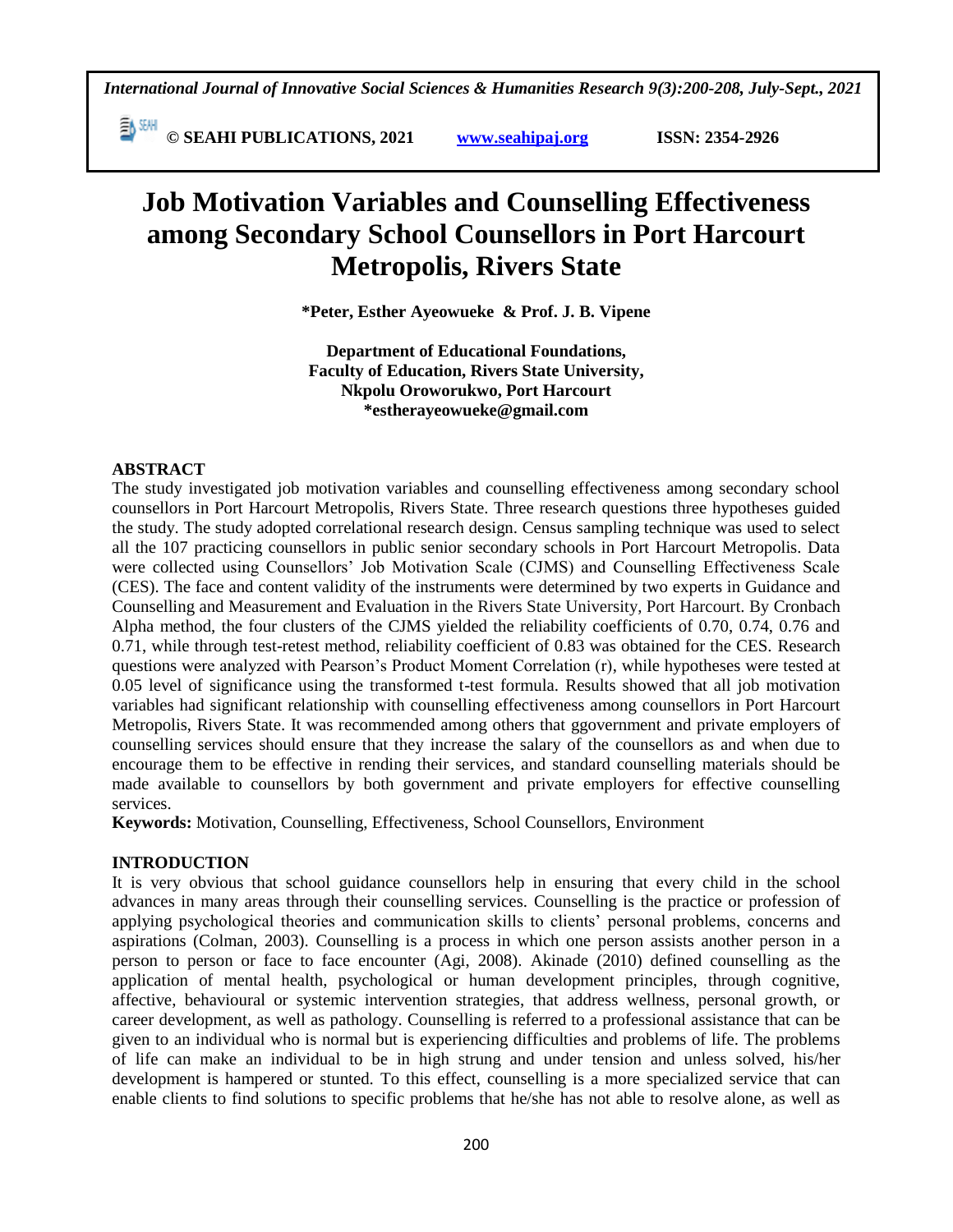acquire ideas and techniques with which to understand and control behaviour. Counselling can be classified as marriage and family therapy, guidance and career counselling, rehabilitation counselling,  $\alpha$  mental health counselling, substance abuse counselling and educational counselling.

Peterson (2019) viewed counselling to mental illness as a way of improving and saving lives. As modern psychiatric health and counselling led by social workers, psychologists, psychiatrics, and others started, things began to change. President John F. Kennedy endorsed the movement's message - and the importance of counselling – when he signed the community mental Health Act in 1963. The law profoundly changed the way mental health services were to be delivered and led to the introduction of mental health centres across the United States (Wake Forest University, 2019). Counselling has a lot of role to play in the life of an individual both young and old. It has been an important issue since life started. Parents actually advise people or family members but when trained professionals give counselling, it gives a profound impact on the lives of individuals, families, community and the government. Difficult life situations are being solved such as loss of loved ones, school problems, family problems like divorce, natural disasters, and so on. Counselling can help to provide tools and insights to manage mental health issues such as anxiety and depression. Also, it empowers people to live healthy and fulfilling lives.

Counsellors in schools are known as guidance counsellors. Students see them as nice people. A counsellor is someone that has the goal to improve the student's situations for their own benefit rather than correct it for the benefit of the school. For a counsellor, there's no higher calling than improve the lives of their students academically, socially and psychologically. Counsellors are responsible to work with students who need help, managing their behaviours, keeping up academically or planning for the future. They also work with administrators, teachers and parents to develop a comfortable, healthy school environment free of bullying or illegal activities. They analyse data on their own effectiveness. They make sure they take care of the social issues that constantly arise, especially that of cyber bullying. So a school counsellor isn't just the awkward hippy trope you see in movies and on television. Counsellors are real people with a real interest in helping students learn and grow. They help create an environment for students to find their path to a successful adult life. With what the researcher has observed as a teacher in a public school in Rivers State, Nigeria, the more counsellors do their work, the more problems persist. This brings the doubt if the counsellor's job is effective. The aims of counselling in school can only be achieved when it is effective.

Effective counselling refers to a system of counselling that leads to realization of substantial amount of the counselling objective (Akpan in Oji, 2016). Counselling service effectiveness therefore is the accomplishment of positive change in behaviour of counsellors' clients. It is a measure of efficacy of the counselling services offered by a counsellor (Oji, 2016). Of course, when a client has been satisfied with the counselling session, the counselling is effective, although, some may not really be satisfied. Hindrances or factors are always there preventing effective counselling services in the school. Counsellors suffer a lot in the discharge of their duties. Some of the factors that affect the effectiveness of the counselling services provided by the counsellor include job motivation.

Counsellors need to be motivated to do their counselling services. Professional counsellors engage in their professional duties with the expectation that certain personal goals and objectives will be achieved. When salary is unattractive moral will be low, although it is generally believed that money is not always a motivation for achieving the required standard for counselling profession (Oji, 2016). Conducive environment is also needed for a counsellor to perform his or her duty fine. When there is no office with the equipment available, is not very easy to do the counselling job. Counsellors deserve to be promoted as the years of service progresses. Where there is no promotion exercise conducted, it is discouraging. Motivation is defined as internal psychological process which stimulates individuals to see a task as a value and to take actions while reaching a goal (Ryan & Deci, 2000).

Ikenyiri (2007) stated that motivation is an internal arousal which directs and maintains achieving set goal. Motivation goes with forces that maintains and alter the directions, quality and intensity of behaviour. A motivated counsellor is known with the way he/she responses to the work. Ayub (2011) investigated whether any relationship existed between motivation and job satisfaction among bank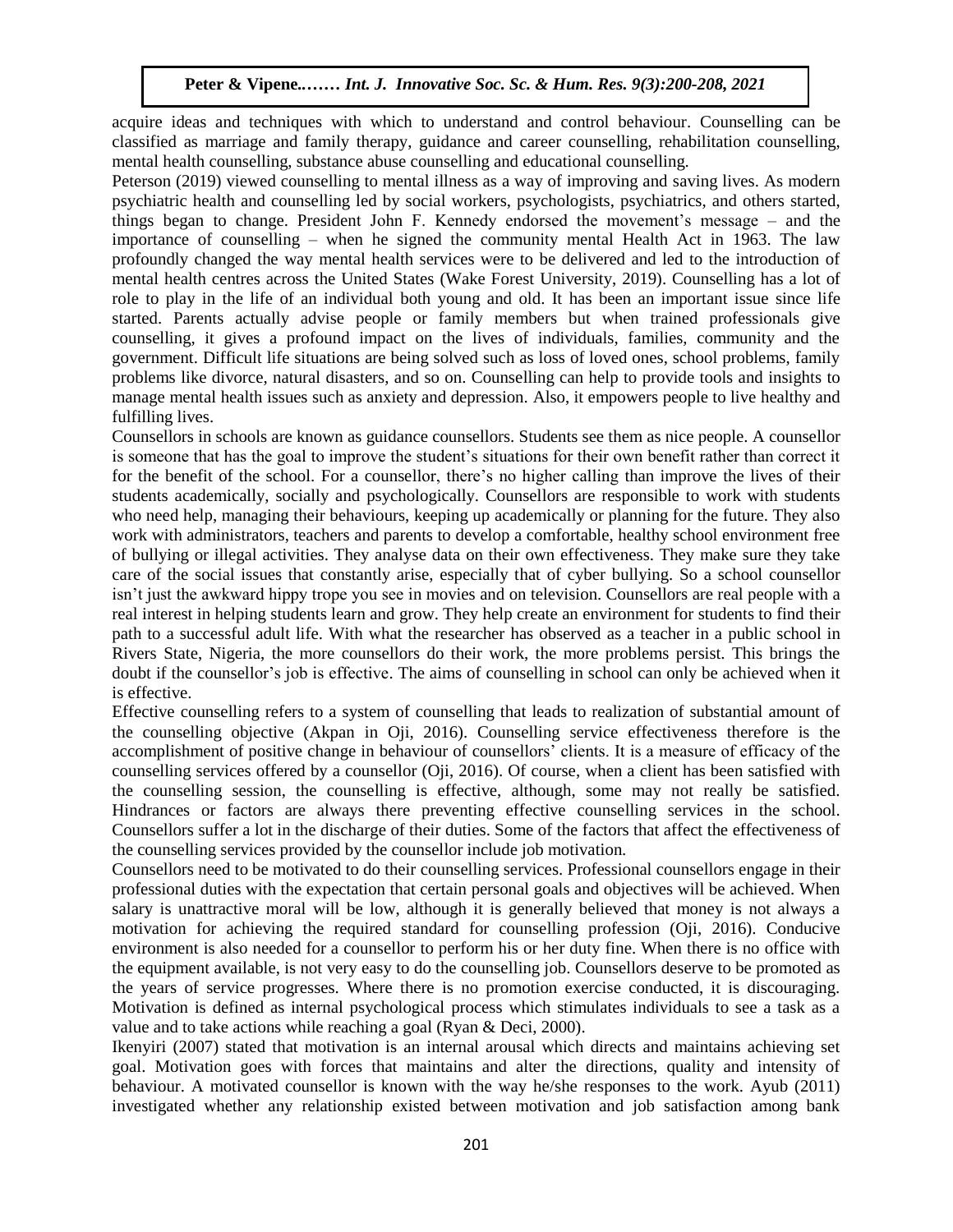managers in Pakistan. In conclusion, the findings of the study suggested that there was a positive correlation between them. Motivation is a psychological feature that arouses an organism to action towards a desired goal, elicits controls and sustains certain goal directed behaviour. For example, if someone is hungry, the person eats to diminish the feelings of hunger.

Motivation could be intrinsic or extrinsic. Intrinsic motivation is one within the work itself like the recognition of task completed. Extrinsic has to do with co-workers, relatives and others. Motivation as a whole plays key role in improving academic performance, job satisfaction and counselling effectiveness of an individual. It explains performance as a construct that integrates both thoughts and feelings (Oji, 2016). With motivation, counsellors can choose the type of activity to carry on in place of the other. Thus, a highly motivated counsellor is characterized as someone who aspires to perform tasks of relative difficulty maintaining a high level commitment and being willing to work hard even to get long-term goals (Gasco et. al in Oji, 2016).

# **Statement of the Problem**

Counsellors being professionals always expect positive outcome from their clients at the end of each counselling session. Also, they like to make sure their clients are satisfied after every counselling session but in many occasions such is not gotten as observed by the researcher. This prompted the researcher to doubt the effectiveness of some counsellors in rending counselling service, especially in the school setting. Hence, there is need to ascertain whether job motivation has positive or negative relationship with counselling effectiveness among school counsellors in Port Harcourt Metropolis of Rivers State. This study is important because there seems to be no much studies in recent times establishing empirically the relationship between job motivation and counselling effectiveness of counsellors in Port Harcourt Metropolis. This study therefore, focused on the relationship between job motivation variables and counselling effectiveness among secondary school counsellors in Port Harcourt Metropolis, Rivers State. Arugu  $\mathbf{F}$  is the Problem intervals of the Problem

# **Purpose of the study**

The main purpose of the study is to investigate the relationship between job motivation variables (salary attractiveness, conducive environment, adequate counselling materials) and counselling effectiveness among senior secondary school counsellors in Port Harcourt Metropolis. In specific terms, the study sought to:

- 1. Find out the relationship between salary attractiveness and counselling effectiveness of Counsellors in Port Harcourt Metropolis, Rivers State.
- 2. Examine the relationship between conducive environment and counselling effectiveness of counsellors in Port Harcourt Metropolis.
- 3. Ascertain the relationship between availability of counselling materials and counselling effectiveness of counsellors in Port Harcourt Metropolis.

# **Research Questions**

The following research questions were postulated to guide the study:

- 1. What relationship exists between salary attractiveness and counselling effectiveness of counsellors in Port Harcourt Metropolis, Rivers State?
- 2. What is relationship between conducive environment and counselling effectiveness of counsellors in Port Harcourt Metropolis?
- 3. What is the relationship between availability of counselling materials and counselling effectiveness of counsellors in Port Harcourt Metropolis?

# **Hypotheses**

The following null hypotheses were tested at 0.05 level of significance:

- 1. There is no significant relationship between salary attractiveness and counselling effectiveness of counsellors in Port Harcourt Metropolis, Rivers State.
- 2. There is no significant relationship between conducive environment and counselling effectiveness of counsellors in Port Harcourt Metropolis.
- 3. There is no significant relationship between availability of counselling materials and counselling effectiveness of counsellors in Port Harcourt Metropolis.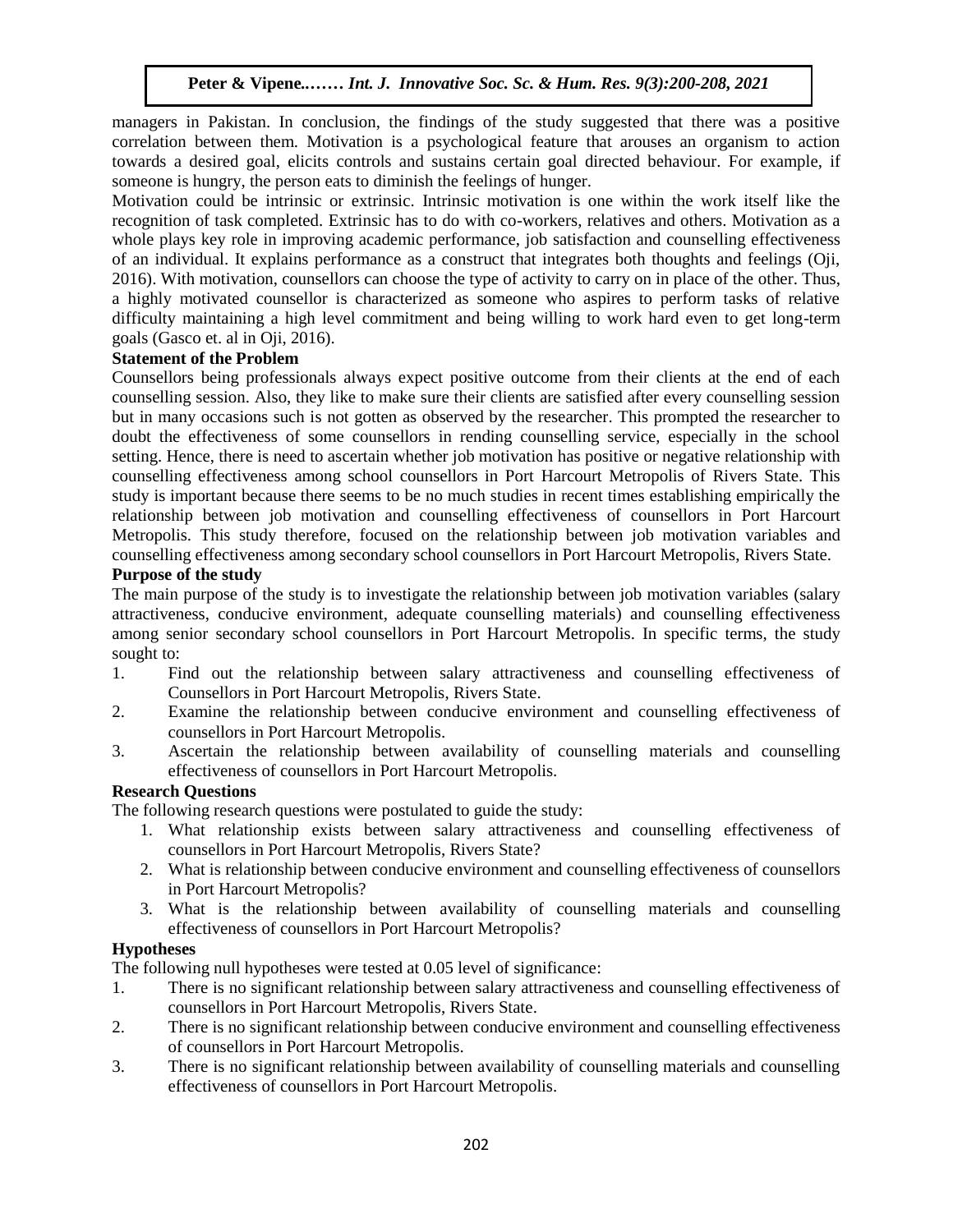# **METHODS**

The design of the study was correlational. Nwankwo (2013) defined correlational design as a way of finding out whether there is a relationship between two or more variables. McCombes (2020) described correlational research design as the design that measures a relationship between two or more variables without the researcher controlling either of them. This study investigated the degree in which the job motivation variables relate with counselling effectiveness. The population of the study consists of 107 motivation variables relate with counselling effectiveness. The population of the study consists of 107 professional counsellors in public secondary schools in Port Harcourt Metropolis. As at the year (2019), 75 counsellors were in public Senior Secondary schools and 32 in public junior secondary schools (Planning, Research and Statistics, Rivers State Senior Secondary School Board, October, 2019; and Rivers State Universal Basic Education Board, October, 2019). The sample of the study is 107 professional counsellors in public secondary schools in Port Harcourt Metropolis. Census sampling technique was used to include all the 107 counsellors in all the public secondary schools in Port Harcourt Metropolis. Two instruments titled: "Counsellors' Job Motivation Scale" (CJMS) and "Counselling Effectiveness Scale" (CES) were used for data collection. The Counsellors' Job Motivation Scale (CJMS) measured the job motivation of the counsellors. The Counsellors' Job Motivation Scale was developed by the researcher and it contained 20 items in all (5 items each) for salary attractiveness, conducive environment, availability of counselling materials. In addition, the Counselling Effectiveness Scale (CES) measured the counselling effectiveness of the counsellors. The CES was developed by the researcher and it contained 10 items in all. All the two instruments used for data collection were non-cognitive questionnaire which were prepared on a four-point Likert scale format of Strongly Agree (SA) with 4 points, Agree with 3 points, Disagree with 2 points and Strongly Disagree (SD) with 1 point with a weighted average of 2.50.

Two experts vetted the instruments for content validity so as to ensure that the instruments measure all they are supposed to measure. The Cronbach Alpha method was used obtain the reliability coefficients of 0.70 for cluster A, 0.74 for cluster B, 0.76 for cluster C for the Counsellors' Job Motivation Scale (CJMS), while the test-retest method was used to obtain the reliability coefficient of 0.83 for the Counselling Effectiveness Scale (CES). The data collected were analyzed and tested using the Pearson's Product Moment Correlation (r) and t-test transformation method. The Pearson's Product Moment Correlation was used to analyze the research questions, while the hypotheses were tested at 0.05 significance level using the t-test transformation method. The t-test transformation method was used to compute the significance of the Pearson's Product Moment Correlation (r).

#### **RESULTS**

**Research Question 1:** *What is the relationship between salary attractiveness and counselling effectiveness of counsellors in Port Harcourt Metropolis?* **Table 1: Pearson's Product Moment Correlation Analysis of Relationship between Salary Attractiveness and Counselling Effectiveness of Counsellors in Port Harcourt Metropolis (N = 107) Variables N x SD**  $\overline{\phantom{1}}$   $\overline{\phantom{1}}$   $\overline{\phantom{1}}$  **X**  $\overline{\phantom{1}}$   $\overline{\phantom{1}}$   $\overline{\phantom{1}}$   $\overline{\phantom{1}}$   $\overline{\phantom{1}}$   $\overline{\phantom{1}}$   $\overline{\phantom{1}}$   $\overline{\phantom{1}}$   $\overline{\phantom{1}}$   $\overline{\phantom{1}}$   $\overline{\phantom{1}}$   $\overline{\phantom{1}}$   $\overline{\phantom{1}}$   **∑XY r Remark** 

|                                              |                                  |      | $\Sigma$ <b>Y</b> | $\sum$ Y <sup>2</sup> |              |      |                                                |  |  |
|----------------------------------------------|----------------------------------|------|-------------------|-----------------------|--------------|------|------------------------------------------------|--|--|
| Salary<br>Attractiveness (X) $107$ 3.64 0.62 |                                  |      |                   | 390                   | 1462<br>1426 | 0.61 | Relationship<br><b>1S</b><br>Positive and High |  |  |
| Counselling                                  |                                  |      |                   |                       |              |      |                                                |  |  |
| Effectiveness (Y)                            | 107                              | 3.59 | 0.66              | 384                   | 1424         |      |                                                |  |  |
|                                              | <b>Source:</b> Field Data, 2021. |      |                   |                       |              |      |                                                |  |  |

Table 1 presents the relationship between salary attractiveness and counselling effectiveness of counsellors in Port Harcourt Metropolis. The analysis in Table 1 reveals a correlation coefficient (r)  $=$ 0.61 indicating a positive and high relationship between salary attractiveness and counselling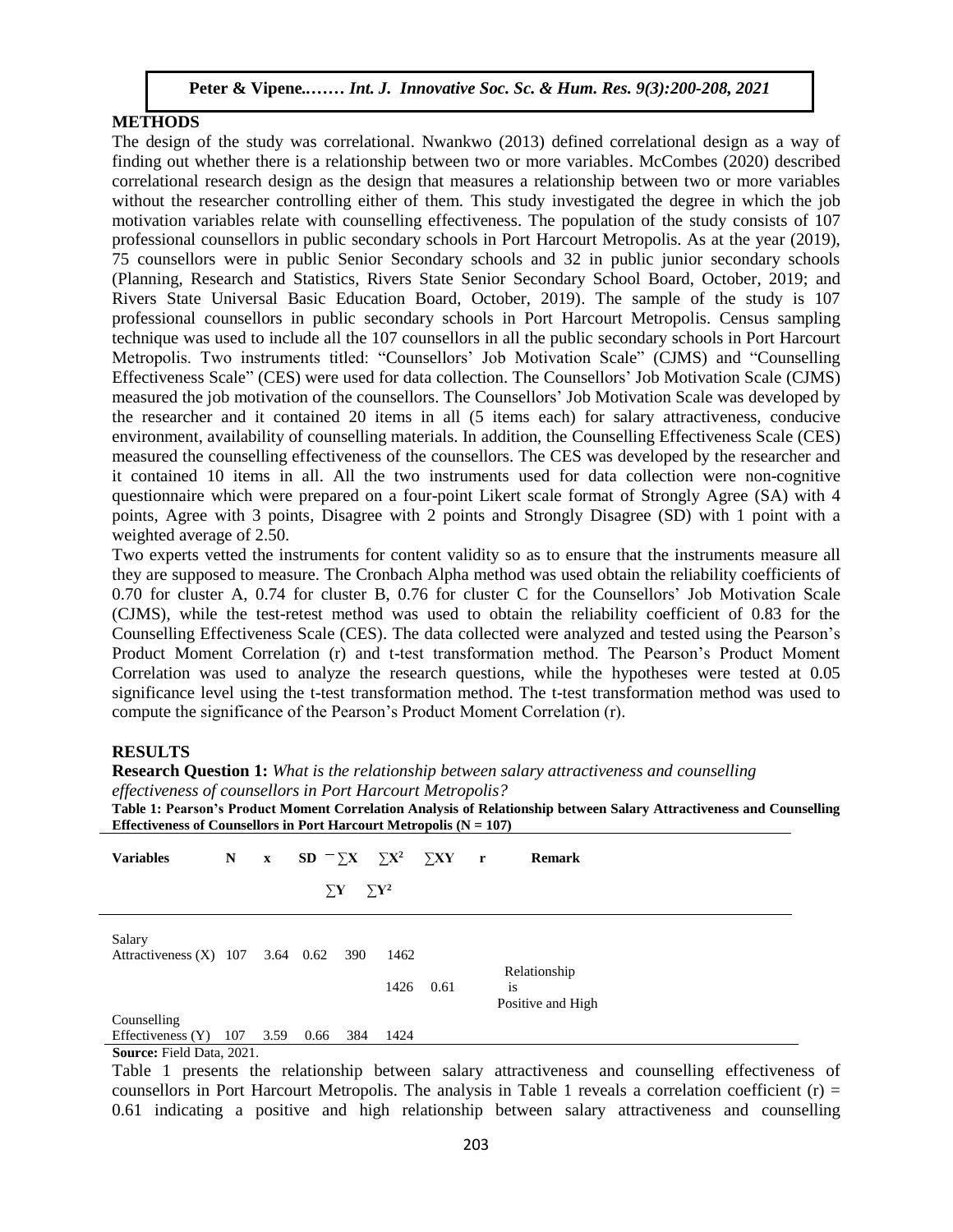effectiveness. This implies that attractiveness can be used to predict counselling effectiveness of counsellors in Port Harcourt Metropolis to a high relationship.

**Research Question 2:** What is the relationship between conducive environment and counselling *effectiveness of counsellors in Port Harcourt Metropolis?*

**Table 2: Pearson's Product Moment Correlation Analysis of Relationship between Environment and Counselling Effectiveness of Counsellors in Port Harcourt Metropolis (N = 107)** 

| <b>Variables</b>                            | N | $\mathbf{X}$ | SD   |                   | $\sum X$ $\sum X^2$ $\sum XY$ r |      | <b>Remark</b>                       |
|---------------------------------------------|---|--------------|------|-------------------|---------------------------------|------|-------------------------------------|
|                                             |   |              |      | $\Sigma$ <b>Y</b> | $\sum$ Y <sup>2</sup>           |      |                                     |
| Environment $(X)$ 107 3.56                  |   |              | 0.63 | 381               | 1399                            |      | Relationship                        |
|                                             |   |              |      |                   | 1394                            | 0.60 | <sup>1</sup> S<br>Positive and High |
| Counselling<br>Effectiveness $(Y)$ 107 3.59 |   |              | 0.66 | 384               | 1424                            |      |                                     |

#### **Source:** Field Data, 2021.

Table 2 presents the relationship between environment and counselling effectiveness of counsellors in Port Harcourt Metropolis. Results in Table 2 shows that the relationship between environment and counselling effectiveness of counsellors in Port Harcourt Metropolis is positive and high with a correlation coefficient  $(r) = 0.60$ . In other words, environment can be used to predict counselling effectiveness of counsellors in Port Harcourt Metropolis to a high relationship.

**Research Question 3:** *What is the relationship between availability of counselling materials and counselling effectiveness of counsellors in Port Harcourt Metropolis?*

# **Table 3: Pearson's Product Moment Correlation Analysis of Relationship between**

# **Availability of Counselling Materials and Counselling Effectiveness of Counsellors**  in Port Harcourt Metropolis  $(N = 107)$ **Variables N x SD ∑X ∑X<sup>2</sup>**  $\nabla$ **V2**  $\nabla$ **VV**

| <b>variables</b>                                                             |     | $\mathbf{x}$ |      |                     | $\mathbf{S} \mathbf{D}$ $\lambda \lambda \lambda^2 \lambda^2$ |      | кешагк            |
|------------------------------------------------------------------------------|-----|--------------|------|---------------------|---------------------------------------------------------------|------|-------------------|
|                                                                              |     |              |      |                     |                                                               |      |                   |
|                                                                              |     |              |      | $\sum Y$ $\sum Y^2$ |                                                               |      |                   |
|                                                                              |     |              |      |                     |                                                               |      |                   |
| Availability of                                                              |     |              |      |                     |                                                               |      |                   |
| Counselling Materials (X) 107 3.64 0.62 389 1455                             |     |              |      |                     |                                                               |      |                   |
|                                                                              |     |              |      |                     |                                                               |      | Relationship      |
|                                                                              |     |              |      |                     | 1423                                                          | 0.62 | <b>1S</b>         |
|                                                                              |     |              |      |                     |                                                               |      | Positive and High |
| Counselling                                                                  |     |              |      |                     |                                                               |      |                   |
| Effectiveness (Y)                                                            | 107 | 3.59         | 0.66 | 384                 | 1424                                                          |      |                   |
| $\sim$ $\sim$<br>$\mathbf{m}$ is $\mathbf{n}$<br>$\sim$ $\sim$ $\sim$ $\sim$ |     |              |      |                     |                                                               |      |                   |

**Source:** Field Data, 2021.

Results in Table 3 shows that the relationship between availability of counselling materials and counselling effectiveness of counsellors in Port Harcourt Metropolis is positive and high ( $r = 0.62$ ). This indicates that availability of counselling materials can be used to predict counselling effectiveness of counsellors in Port Harcourt Metropolis to a high relationship.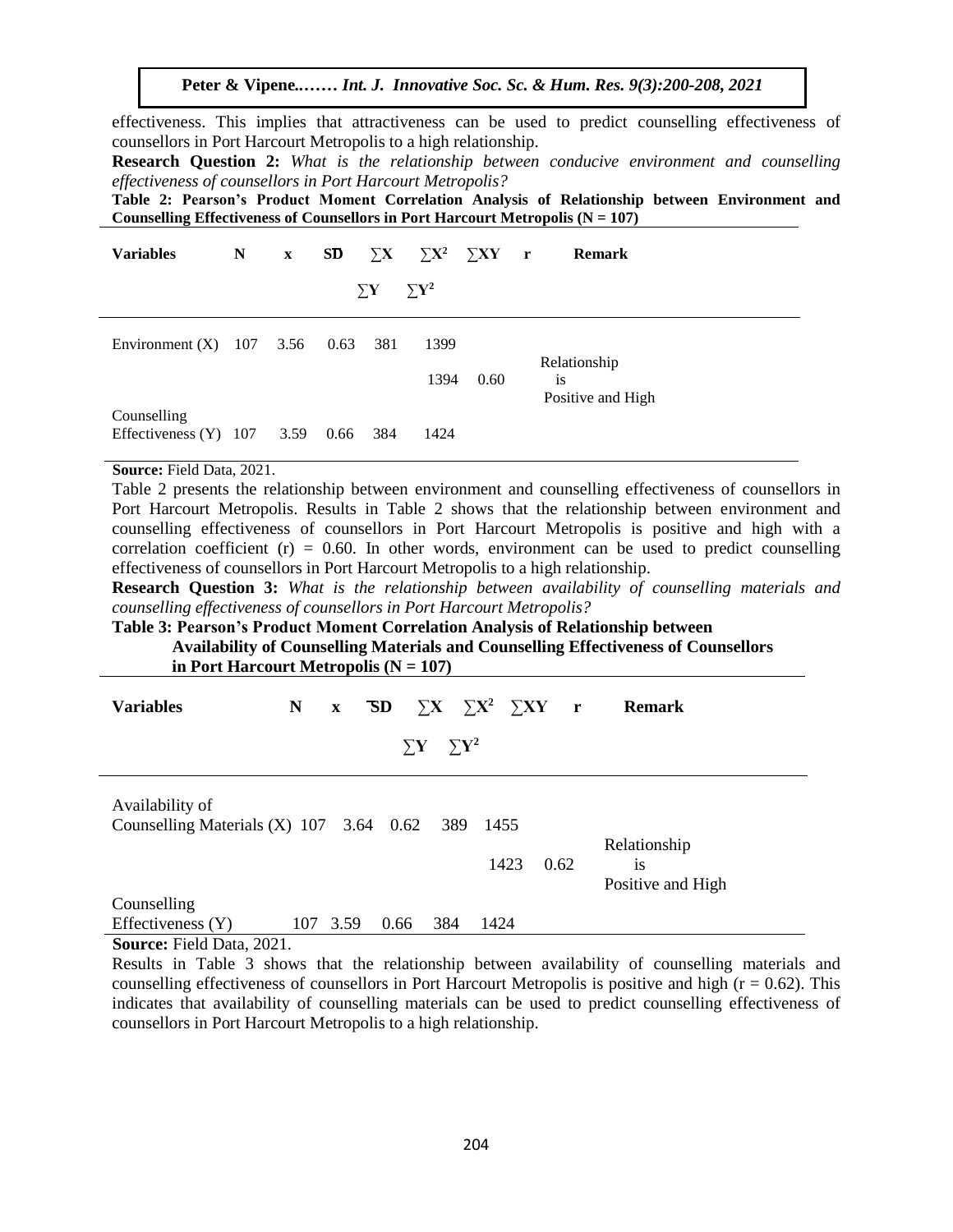#### **Hypotheses**

107

**Hypothesis 1:** There is no significant relationship between salary attractiveness and counselling effectiveness of counsellors in Port metropolis.

**Table 4: Transformed t-test on Significance of Relationship between Salary Attractiveness and Counselling Effectiveness of Counsellors in Port Harcourt Metropolis (N = 107) Variables N**   $\overline{\mathbf{X}}$  SD df  **R t-trans t-crit α Decision** Salary Attractiveness (X) 105 0.61 7.888 1.980 Counselling  $E$ ffectiveness  $(Y)$ 107 3.64 3.59 0.62 0.66 105 0.61 7.888 1.980 0.05 Ho Rejected Arugu & Wosu …… Int. J. Innovative Soc. Sc. & Hum. Res. 8(1):1-11, 2020

The information in Table 4 displays the results of the transformed t-test on the relationship between salary attractiveness and counselling effectiveness of counsellors in Port Harcourt Metropolis. The results indicate that there is a significant relationship between salary attractiveness and counselling effectiveness of counsellors in Port Harcourt Metropolis as transformed t-test value = 7.888 > critical t-value = 1.980 at 0.05 significance level and degree of freedom (df) of 105. Therefore, the null hypothesis that "there is no significant relationship between salary attractiveness and counselling effectiveness of counsellors in Port Harcourt Metropolis" was rejected. This implies that the relationship between salary attractiveness and counselling effectiveness of counsellors in Port Harcourt Metropolis is statistically significant.

**Hypothesis 2:** There is no significant relationship between conducive environment and counselling effectiveness of counsellors in Port Harcourt Metropolis.

**Table 5: Transformed t-test on Significance of Relationship between Conducive Environment and Counselling Effectiveness of Counsellors in Port Harcourt Metropolis (N = 107)**

| <b>Variables</b>                 | N        | X    | <b>SD</b> | Df  | R    | t-trans | t-crit | A    | <b>Decision</b> |
|----------------------------------|----------|------|-----------|-----|------|---------|--------|------|-----------------|
| Environment $(X)$                | 107 3.56 |      | 0.63      | 105 | 0.60 | 7.685   | 1.980  | 0.05 |                 |
| Counselling<br>Effectiveness (Y) |          | 3.59 | 0.66      |     |      |         |        |      | Ho<br>Rejected  |
|                                  | 107      |      |           |     |      |         |        |      |                 |

Table 5 reveals the results of the transformed t-test on the relationship between conducive environment and counselling effectiveness of counsellors in Port Harcourt Metropolis. The results show that at 0.05 significance level and degree of freedom (df) = 105, the transformed t-test value =  $7.685$  > critical t-value = 1.980 indicating a significant positive relationship between conducive environment and counselling effectiveness of counsellors in Port Harcourt Metropolis. Therefore, the null hypothesis that "there is no significant relationship between conducive environment and counselling effectiveness of counsellors in Port Harcourt Metropolis" was rejected. This implies that the relationship between conducive environment and counselling effectiveness of counsellors in Port Harcourt Metropolis is statistically significant.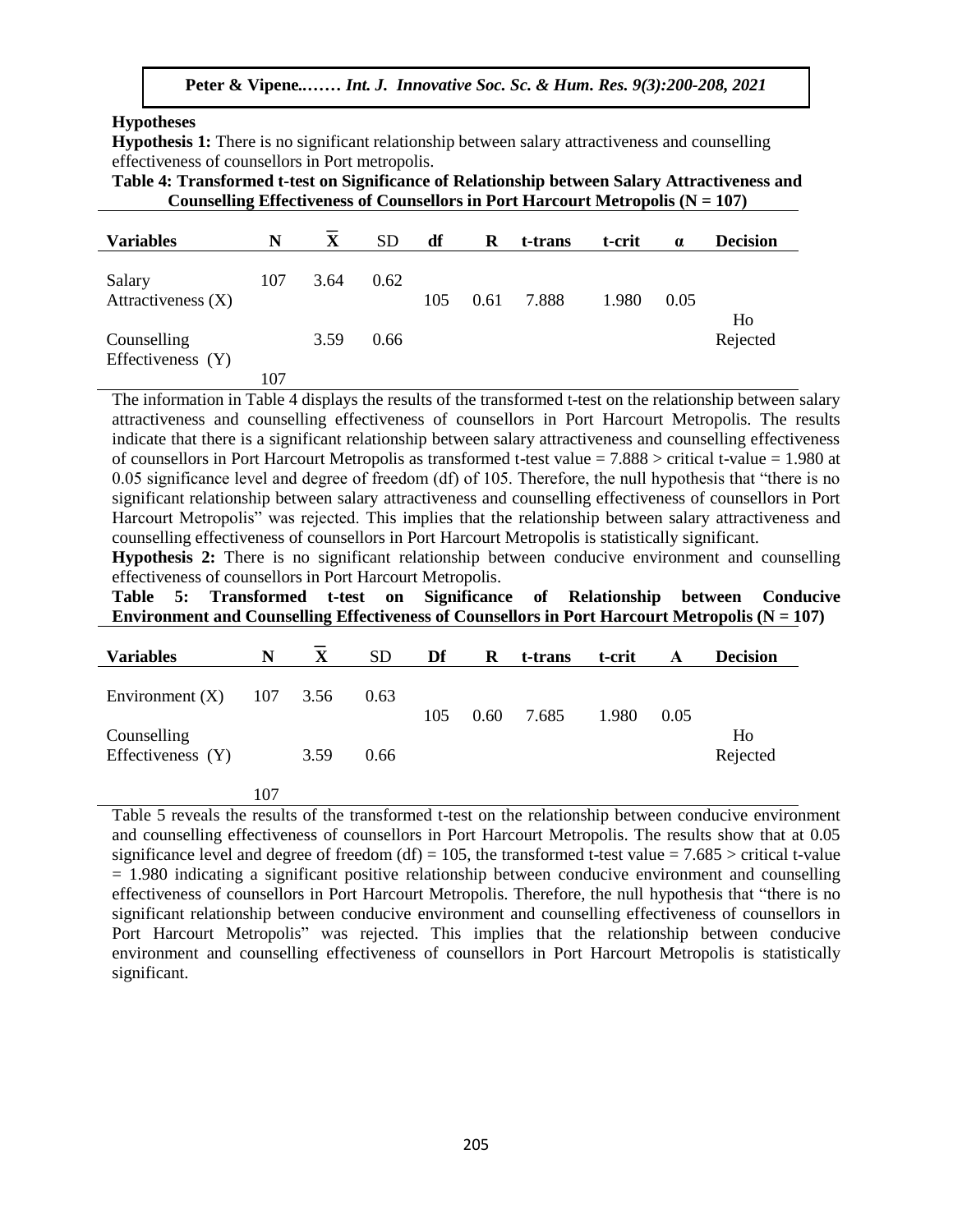**Hypothesis 3:** There is no significant relationship between availability of counselling materials and counselling effectiveness of counsellors in Port metropolis.<br>Toble 6: Transformed t test on Significance of Polationship between Avoils

| Table 6: Transformed t-test on Significance of Relationship between Availability of |  |
|-------------------------------------------------------------------------------------|--|
| <b>Counselling Materials and Counselling Effectiveness of Counsellors in Port</b>   |  |
| <b>Harcourt Metropolis (N = 107)</b>                                                |  |

| <b>Variables</b>               | N   | X    | <b>SD</b> | df  | R    | t-trans | t-crit | $\alpha$ | <b>Decision</b> |
|--------------------------------|-----|------|-----------|-----|------|---------|--------|----------|-----------------|
| Availability of<br>Counselling | 107 | 3.64 | 0.62      |     |      |         |        |          |                 |
| Materials $(X)$                |     |      |           | 105 | 0.62 | 8.097   | 1.980  | 0.05     |                 |
|                                |     |      |           |     |      |         |        |          | Ho              |
|                                |     | 3.59 | 0.66      |     |      |         |        |          | Rejected        |
| Counselling                    |     |      |           |     |      |         |        |          |                 |
| Effectiveness (Y)              | 107 |      |           |     |      |         |        |          |                 |

The information in Table 6 shows the results of the transformed t-test on the relationship between availability of counselling materials and counselling effectiveness of counsellors in Port Harcourt Metropolis. The results in Table 6 indicates that there is a significant relationship between availability of counselling materials and counselling effectiveness of counsellors in Port Harcourt Metropolis since the transformed t-test value  $(8.097)$  > critical t-value  $(1.980)$  at 0.05 significance level and degree of freedom (df) of 105. Thus, the null hypothesis that "there is no significant relationship between availability of counselling materials and counselling effectiveness of counsellors in Port Harcourt Metropolis" was rejected.

### **DISCUSSION OF FINDINGS**

#### **Salary Attractiveness and Counselling Effectiveness of Counsellors in Port Harcourt Metropolis**

Findings from this study revealed that there is a significant relationship between salary attractiveness and counselling effectiveness among counsellors in Port Harcourt Metropolis. This means that the amount of money which counsellors receive as salary can make them to be effective or ineffective in their job delivery. The implication here is that if counsellors are paid meeker salaries, they may not be able to take care of their basic needs and this may go a long way in hindering them from performing effectively. The reason for this result is evident in that with money, one is capable of leaving theory dreams and tried to stay happy as best as he could. This result is very much anticipated because the researcher is quite aware that with a good salary, the counsellors will be able to take care of themselves, buy necessary things they need that will aid the counselling process. The finding of the study is synonymous to that of Otieno (2012) who reported that counsellors' salary and adequacy of working materials had positive, significant, separate and joint influences on counselling effectiveness. Oji (2016) submitted that employers of school counsellors should see it as a necessity to provide extrinsic motivation to counsellors in order to enhance their effectiveness. Oji further noted that when salary is unattractive, moral will be low. A good salary acts as a motivator and encouragement for the counsellor to remain on the job and satisfy their clients, and there would be no tendency the counsellors to abandon their duties and seek welfare in another place.

## **Conducive Environment and Counselling Effectiveness of Counsellors in Port Harcourt Metropolis**

Findings of this study showed that there is a significant relationship between conducive environment and counselling effectiveness among counsellors in Port Harcourt Metropolis. This means that counsellors need adequate space and a good environment to operate in. It also suggest that counsellors are more effective when they have a conducive environment than when they operate in a confines area. This finding is very important and it is so because every counsellor or intending counsellor is aware that a spacious, well ventilated and arranged room is what every counsellor needs to be effective. To corroborate this finding, Stephens (2010) revealed that empathy and confidentiality as a result of a conducive environment had joint relationship with counselling effectiveness among counsellors. It is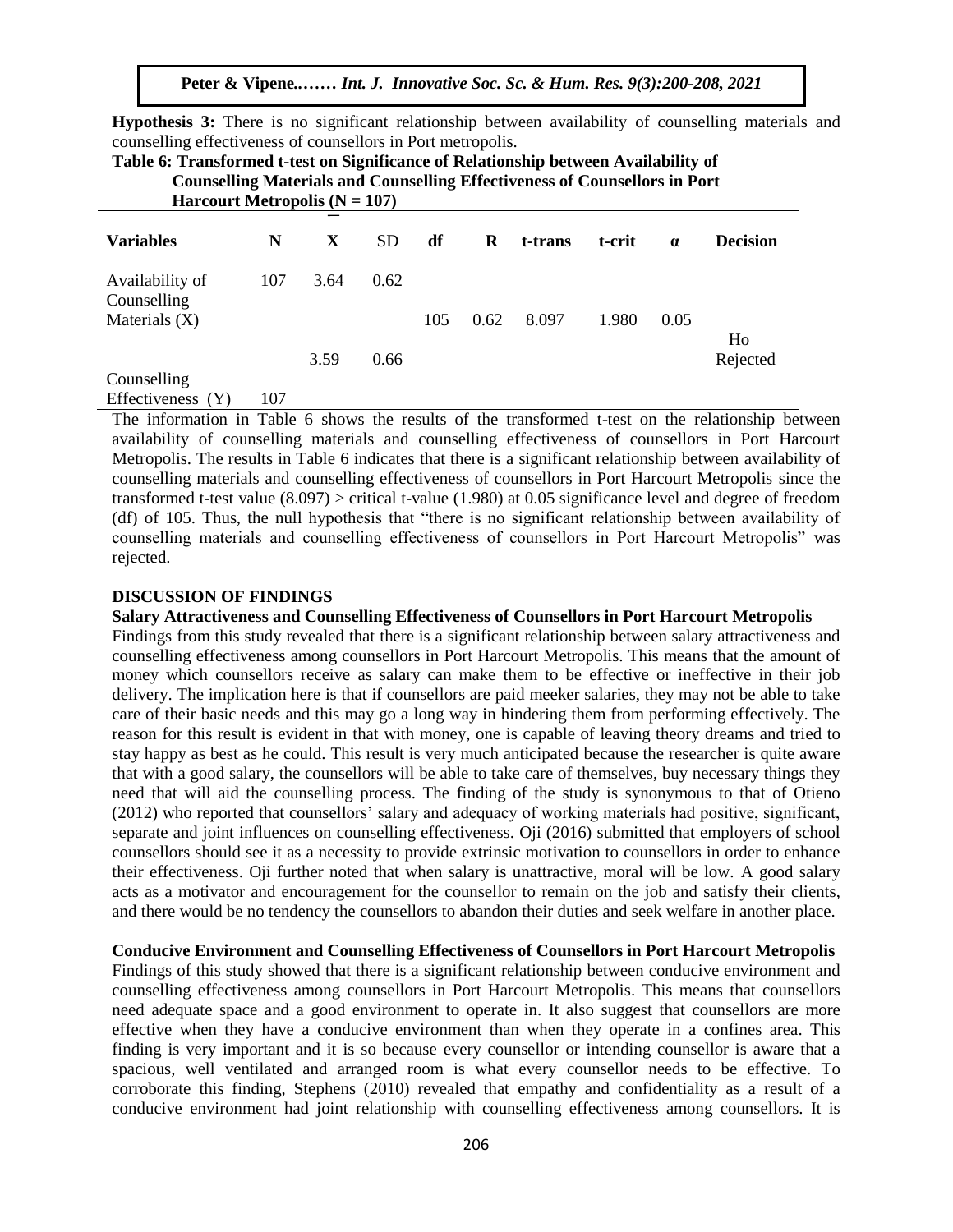evident that the work of counselling needs a good place that will guarantee secrecy and assure confidentiality in the minds of the clients. Apart of the counselling requirements for counsellors' effectiveness, a confidential area is what is needed for counselling to be effective and that could also be gotten from a good and conducive environment.

# Availability of Counselling Materials and Counselling Effectiveness of Counsellors in Port **Harcourt Metropolis**

Results of this study showed that there is a significant relationship between availability of counselling materials and counselling effectiveness among counsellors in Port Harcourt Metropolis. This means that counsellors' effectiveness depends to a high extent on the availability of counselling materials to them. In other words, if counsellors are given adequate counselling materials, they will be very effective in the process of carrying out their jobs. The finding is much expected because just like the inevitability of teaching aids to the teaching profession, counselling materials in terms of charts, pictures, etc is very much needed if counsellors are to be effective. Counsellors tend to be more effective in their service delivery when they are provided with adequate counselling materials as compared to when they are not provided with such. Also, with well equipped office, counsellors can perform effectively.  $\mathcal{L}$  Wosu  $\mathcal{L}$  in the Soc. Sc.  $\mathcal{L}$ 

# **CONCLUSION**

It is obvious that motivation plays vital role in the counselling effectiveness of counsellors in Port Harcourt Metropolis. Thus, it can be concluded from the findings that with good salary structure, conducive environment as well as counselling materials, counselling effectiveness of counsellors in secondary schools in Port Harcourt Metropolis of Rivers State will greatly improve.

# **RECOMMENDATIONS**

Based on the findings of the study, the following recommendations were made:

- 1. Government and private employers of counselling services should ensure that they increase the salary of the counsellors as and when due to encourage them to be effective in rending their services.
- 2. All school owners and managers should ensure that counsellors are provided with conducive environment that will promote confidentiality when carrying out their job.
- 3. Standard counselling materials should be made available to counsellors by both government and private employers for effective counselling services.

# **REFERENCES**

Agi, C. W. (2008). *Understanding guidance and teaching methods.* Port Harcourt: ROKIN ENT.

Akinade, E. A. (2010). *Dictionary of guidance and counselling.* Ibadan: Olu-Akin Publishers.

- Ayub, N. (2011). The relationship between work, job satisfaction and motivation. *International Journal of Human Pakistani Business Review*, *13*(2), 332-347.
- Colman, A. M. (2003). *Oxford dictionary of psychology*. New York: Oxford University Press.
- Ikenyiri, B. (2007). Teacher assessment of needs satisfiers as motivation for teacher's effectiveness in Rivers State primary schools. *Unpublished Project, Federal College of Education (Technical) Omoku, Rivers State, Nigeria.*
- McCombes, S. (2020). Correlational research: Definition, methods and examples. *Retrieved October 12, 2019 from http://www.scribr.com/methodology.*
- Nwankwo, O. C. (2013). *A practical guide to research writing (Revised.)*. Port-Harcourt: Pan Unique Publishers.
- Oji, N. N. (2016). *Personality traits and job motivation as correlates of counselling effectiveness among secondary school counsellors. Unpublished Master's Thesis, UNIPORT, Rivers State.*
- Otieno, K. (2012). *Effectiveness of guidance and counselling services on adolescence self-concept in Khwisero District, Kakamga County*. Masindo: Muliro University Science and Technology.